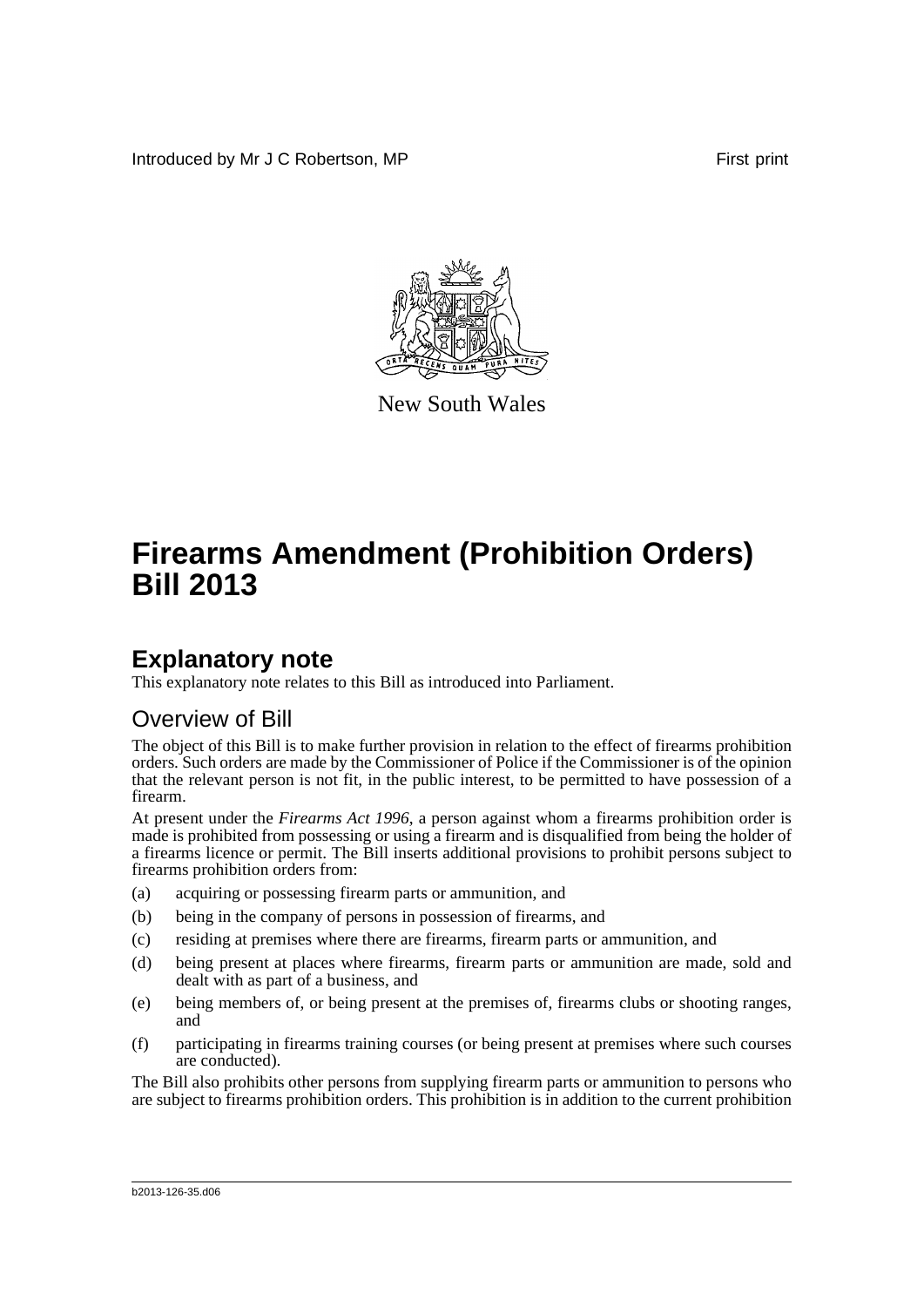on selling or giving possession of a firearm to another person, knowing that the other person is prohibited from possessing firearms by a firearms prohibition order.

The Bill provides that the Commissioner of Police cannot delegate his or her functions in relation to firearms prohibition orders and provides for the Commissioner to exempt persons from any of the offences relating to such an order.

The Bill also empowers police officers, without a warrant, to detain persons, enter premises and stop and detain vehicles and conduct searches for the purposes of ensuring compliance with firearms prohibition orders.

## Outline of provisions

**Clause 1** sets out the name (also called the short title) of the proposed Act.

**Clause 2** provides for the commencement of the proposed Act on the date of assent to the proposed Act.

### **Schedule 1 Amendment of Firearms Act 1996 No 46**

**Schedule 1** makes the amendments described in the above Overview.

#### **Schedule 2 Amendment of Criminal Procedure Act 1986 No 209**

**Schedule 2** makes consequential amendments to provisions of the *Criminal Procedure Act 1986* that deal with the procedure for prosecuting indictable offences.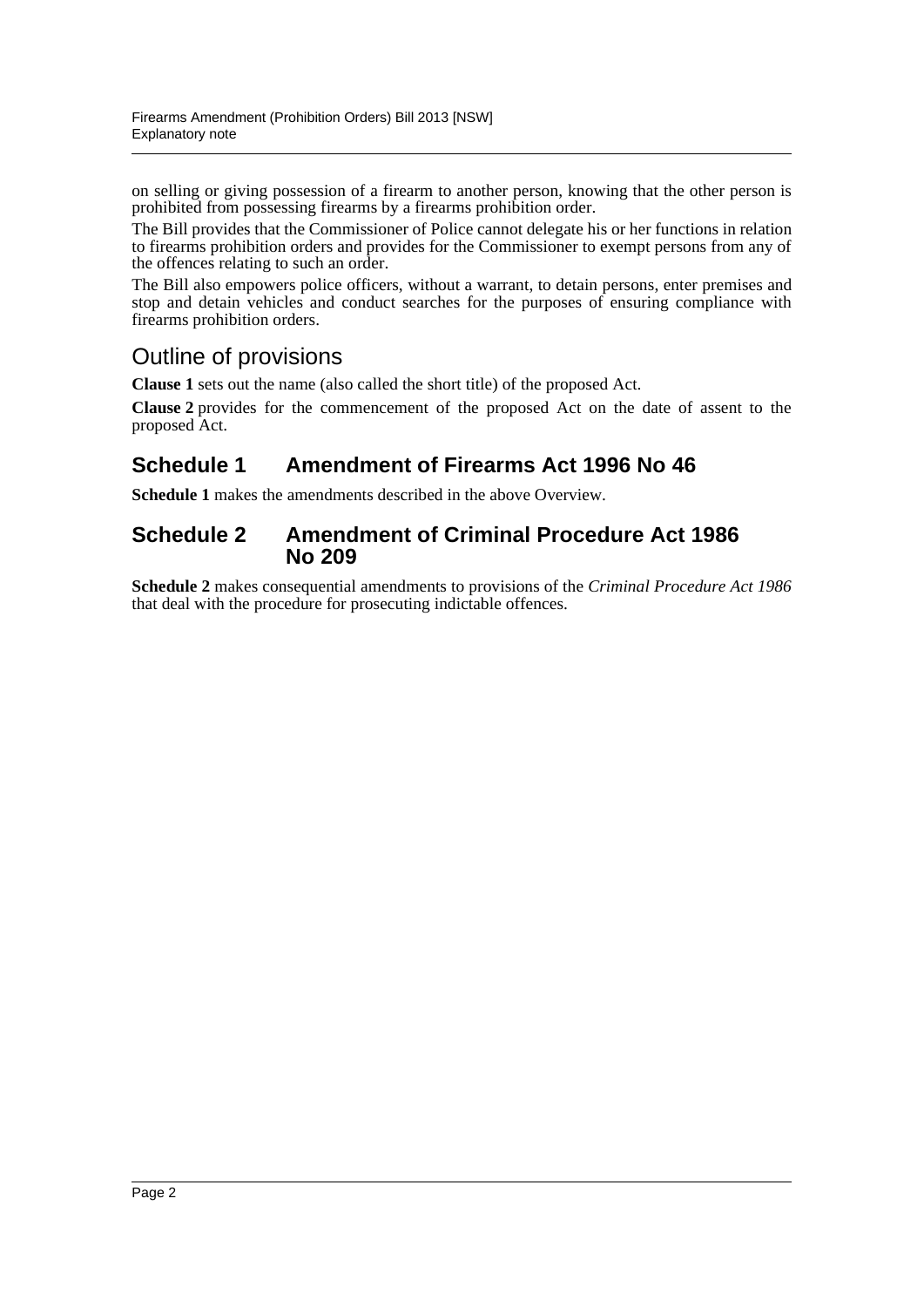Introduced by Mr J C Robertson, MP First print

Page



New South Wales

# **Firearms Amendment (Prohibition Orders) Bill 2013**

## **Contents**

|            |                                                 | <b>Page</b> |
|------------|-------------------------------------------------|-------------|
|            | Name of Act                                     |             |
|            | 2 Commencement                                  |             |
| Schedule 1 | Amendment of Firearms Act 1996 No 46            |             |
| Schedule 2 | Amendment of Criminal Procedure Act 1986 No 209 |             |
|            |                                                 |             |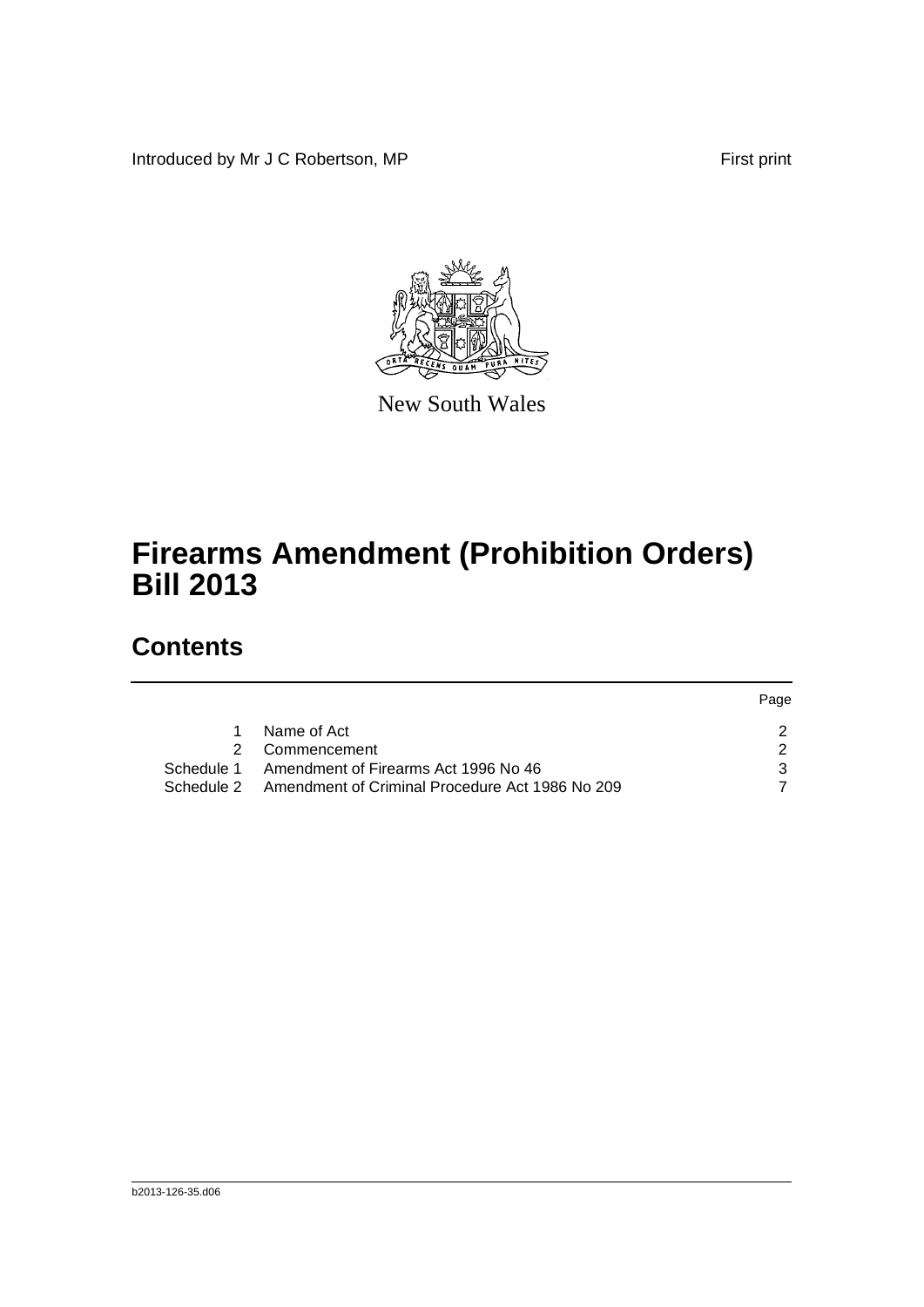

New South Wales

# **Firearms Amendment (Prohibition Orders) Bill 2013**

No , 2013

#### **A Bill for**

An Act to amend the *Firearms Act 1996* to make further provision with respect to the effect of firearms prohibition orders and to authorise police officers to conduct searches for the purposes of ensuring compliance with such orders.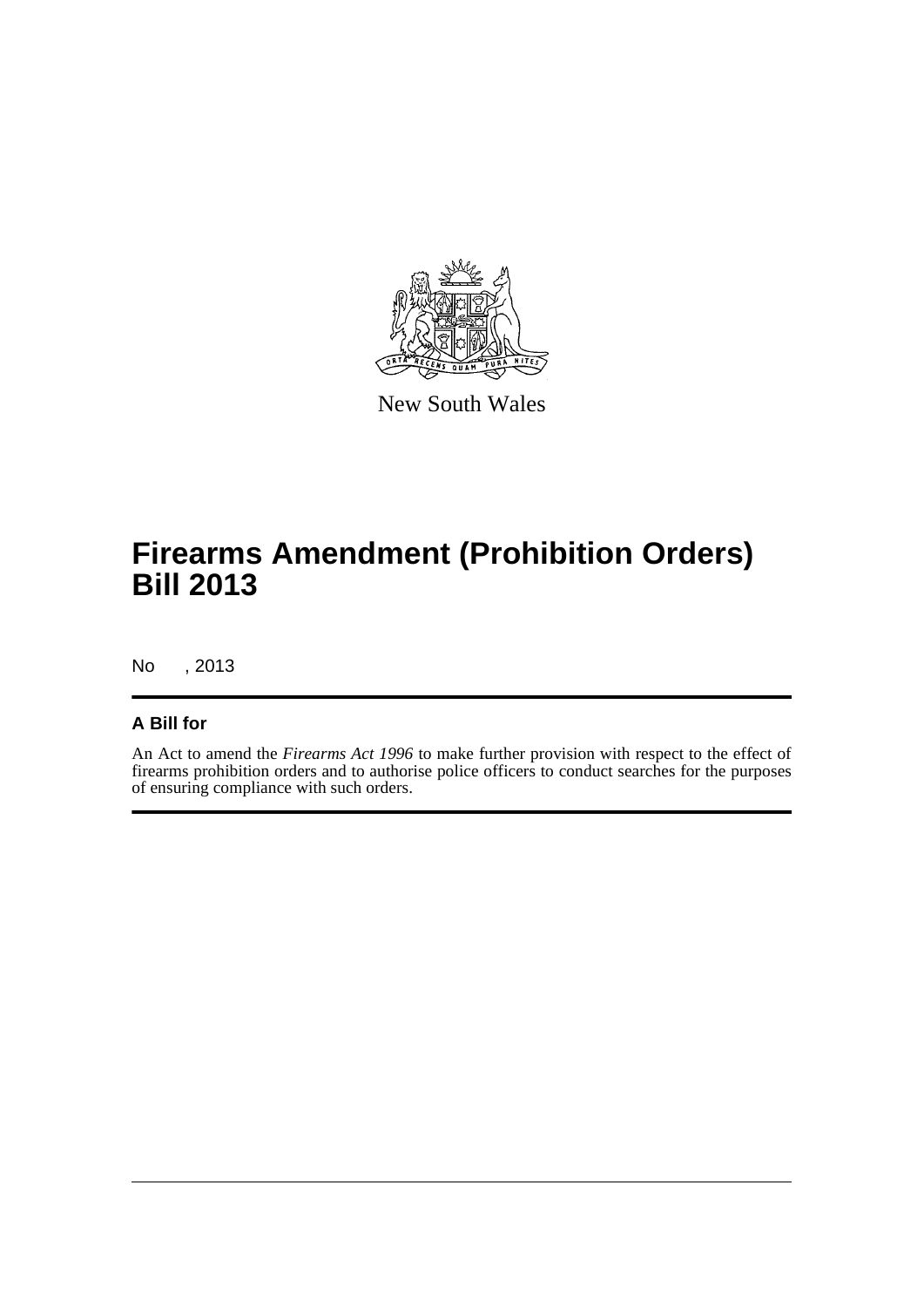<span id="page-4-1"></span><span id="page-4-0"></span>

| Name of Act                                                       | $\mathcal{P}$                              |
|-------------------------------------------------------------------|--------------------------------------------|
| This Act is the Firearms Amendment (Prohibition Orders) Act 2013. | 3                                          |
| <b>Commencement</b>                                               | 4                                          |
| This Act commences on the date of assent to this Act.             | 5                                          |
|                                                                   | The Legislature of New South Wales enacts: |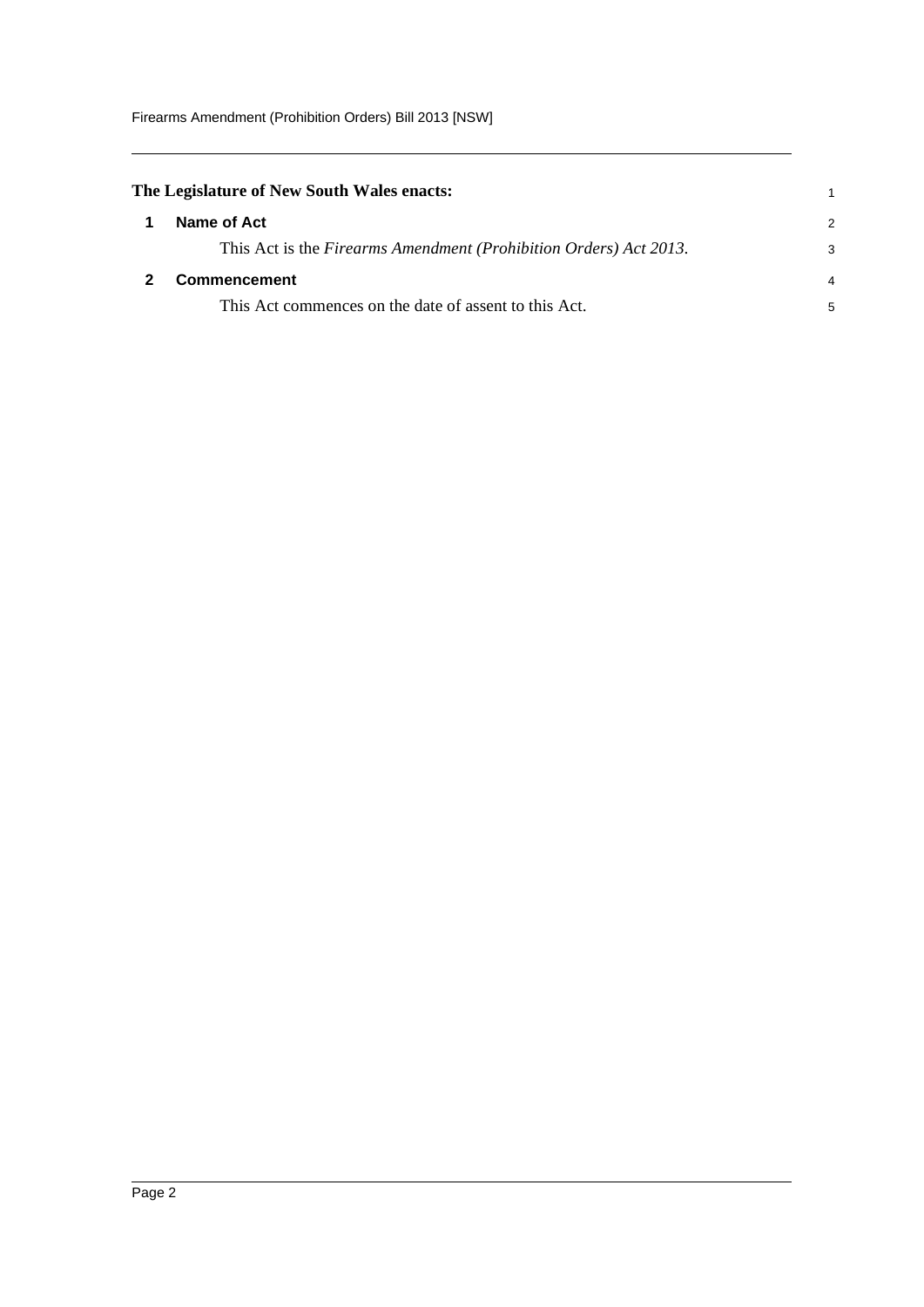<span id="page-5-0"></span>

|                                                                                                               | <b>Schedule 1</b> |                       |     | <b>Amendment of Firearms Act 1996 No 46</b>                                                                                                                                                                                                                                                                                                                                                                                  | 1                          |
|---------------------------------------------------------------------------------------------------------------|-------------------|-----------------------|-----|------------------------------------------------------------------------------------------------------------------------------------------------------------------------------------------------------------------------------------------------------------------------------------------------------------------------------------------------------------------------------------------------------------------------------|----------------------------|
| [1]                                                                                                           |                   |                       |     | Section 73 Making of firearms prohibition orders                                                                                                                                                                                                                                                                                                                                                                             | $\sqrt{2}$                 |
| Omit "an order prohibiting a person from having possession of or using any firearm" from<br>section $73(1)$ . |                   |                       |     | 3<br>$\overline{4}$                                                                                                                                                                                                                                                                                                                                                                                                          |                            |
|                                                                                                               |                   |                       |     | Insert instead "a firearms prohibition order in relation to a person".                                                                                                                                                                                                                                                                                                                                                       | 5                          |
| $[2]$                                                                                                         |                   | <b>Section 73 (4)</b> |     |                                                                                                                                                                                                                                                                                                                                                                                                                              | 6                          |
|                                                                                                               |                   |                       |     | Insert after section 73 (3):                                                                                                                                                                                                                                                                                                                                                                                                 | $\overline{7}$             |
|                                                                                                               |                   | (4)                   |     | The Commissioner cannot delegate any of the Commissioner's functions<br>under this Part.                                                                                                                                                                                                                                                                                                                                     | 8<br>9                     |
| $[3]$                                                                                                         |                   | Sections 74 and 74A   |     |                                                                                                                                                                                                                                                                                                                                                                                                                              | 10                         |
|                                                                                                               |                   |                       |     | Omit section 74. Insert instead:                                                                                                                                                                                                                                                                                                                                                                                             | 11                         |
|                                                                                                               | 74                |                       |     | <b>Effect of firearms prohibition orders</b>                                                                                                                                                                                                                                                                                                                                                                                 | 12                         |
|                                                                                                               |                   | (1)                   |     | Prohibition on persons subject to orders acquiring, possessing or using<br>firearms, firearm parts and ammunition                                                                                                                                                                                                                                                                                                            | 13<br>14                   |
|                                                                                                               |                   |                       |     | A person who is subject to a firearms prohibition order must not acquire,<br>possess or use a firearm.                                                                                                                                                                                                                                                                                                                       | 15<br>16                   |
|                                                                                                               |                   |                       |     | Maximum penalty:                                                                                                                                                                                                                                                                                                                                                                                                             | 17                         |
|                                                                                                               |                   |                       | (a) | imprisonment for 10 years (if the firearm concerned is a prohibited<br>firearm or pistol), or                                                                                                                                                                                                                                                                                                                                | 18<br>19                   |
|                                                                                                               |                   |                       | (b) | imprisonment for 5 years (in any other case).                                                                                                                                                                                                                                                                                                                                                                                | 20                         |
|                                                                                                               |                   | (2)                   |     | A person who is subject to a firearms prohibition order must not acquire or<br>possess a firearm part or ammunition.                                                                                                                                                                                                                                                                                                         | 21<br>22                   |
|                                                                                                               |                   |                       |     | Maximum penalty: imprisonment for 5 years.                                                                                                                                                                                                                                                                                                                                                                                   | 23                         |
|                                                                                                               |                   | (3)                   |     | Without limiting the generality of subsection $(1)$ or $(2)$ , and for the purposes<br>only of those subsections, a firearm, firearm part or ammunition found in or on<br>any premises is, in the absence of proof to the contrary, taken to be possessed<br>by any person subject to a firearms prohibition order who at the time of the<br>finding or recently to that time was in or on or in occupation of the premises. | 24<br>25<br>26<br>27<br>28 |
|                                                                                                               |                   | (4)                   |     | Prohibition on persons subject to orders being in company of person in<br>possession of firearm                                                                                                                                                                                                                                                                                                                              | 29<br>30                   |
|                                                                                                               |                   |                       |     | A person who is subject to a firearms prohibition order must not be in the<br>company of a person who has a firearm on or about his or her person or under<br>his or her immediate physical control.                                                                                                                                                                                                                         | 31<br>32<br>33             |
|                                                                                                               |                   |                       |     | Maximum penalty: imprisonment for 5 years.                                                                                                                                                                                                                                                                                                                                                                                   | 34                         |
|                                                                                                               |                   | (5)                   |     | It is a defence to a prosecution for an offence under subsection (4) for the<br>accused person to prove that he or she did not know, and could not reasonably<br>be expected to have known, that the other person had a firearm on or about his<br>or her person or under his or her immediate physical control.                                                                                                             | 35<br>36<br>37<br>38       |
|                                                                                                               |                   | (6)                   |     | Prohibition on persons subject to orders residing at premises where there<br>are firearms                                                                                                                                                                                                                                                                                                                                    | 39<br>40                   |
|                                                                                                               |                   |                       |     | A person who is subject to a firearms prohibition order must not reside at<br>premises on which there is a firearm, firearm part or ammunition.<br>Maximum penalty: imprisonment for 5 years.                                                                                                                                                                                                                                | 41<br>42<br>43             |
|                                                                                                               |                   |                       |     |                                                                                                                                                                                                                                                                                                                                                                                                                              |                            |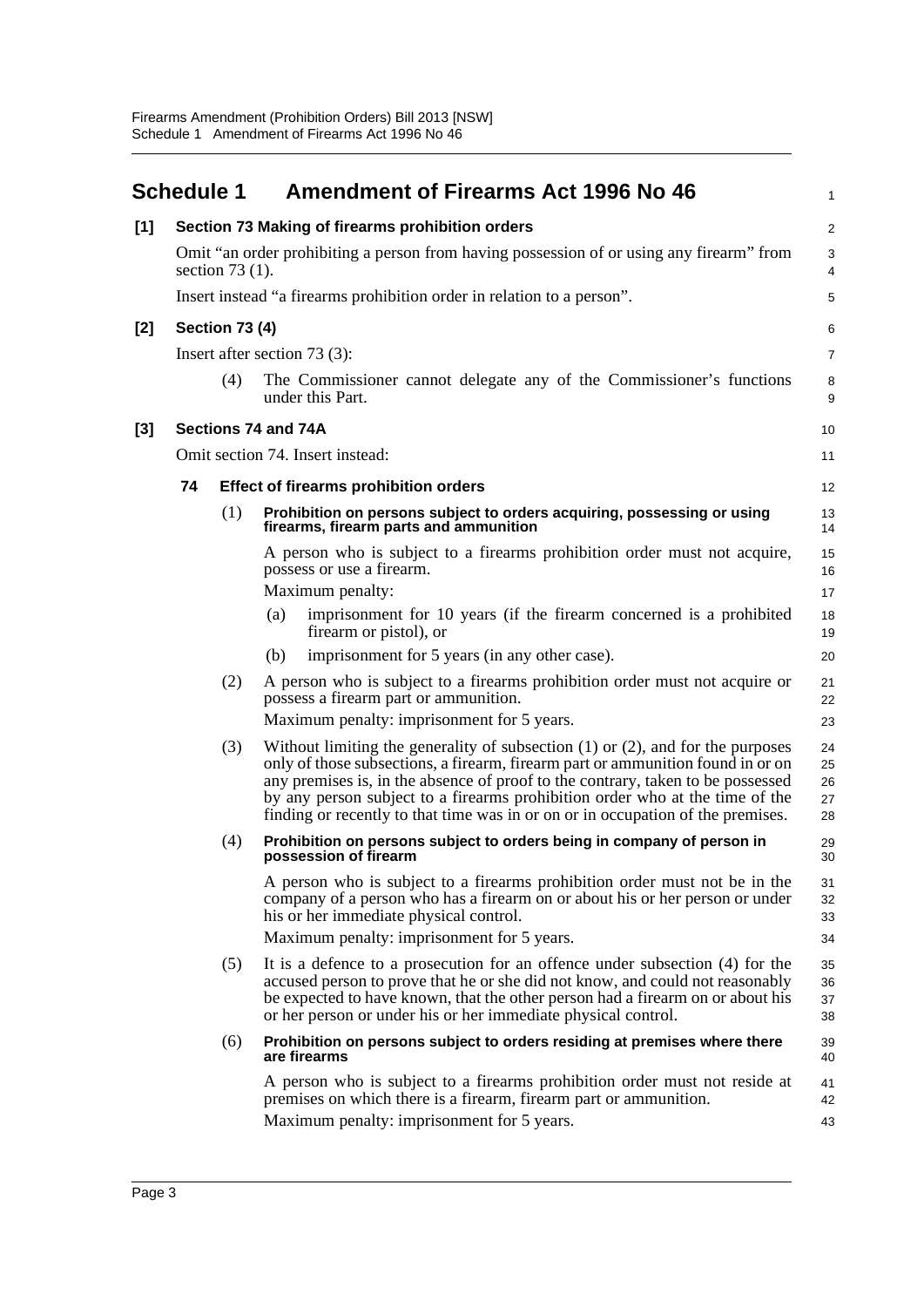| (7)  | It is a defence to a prosecution for an offence under subsection $(6)$ to prove that<br>the accused person did not know, and could not reasonably be expected to have<br>known, that the firearm, firearm part or ammunition was on the premises.                                                                                             |                                  |  |
|------|-----------------------------------------------------------------------------------------------------------------------------------------------------------------------------------------------------------------------------------------------------------------------------------------------------------------------------------------------|----------------------------------|--|
| (8)  | Prohibition on persons subject to orders being at certain business premises                                                                                                                                                                                                                                                                   | 4                                |  |
|      | A person who is subject to a firearms prohibition order must not be present at<br>a place at which a person carries on the business of:                                                                                                                                                                                                       | 5<br>6                           |  |
|      | manufacturing, repairing, modifying or testing firearms, firearm parts<br>(a)<br>or ammunition, or                                                                                                                                                                                                                                            | 7<br>8                           |  |
|      | buying, selling or hiring out firearms, firearm parts or ammunition.<br>(b)<br>Maximum penalty: 50 penalty units.                                                                                                                                                                                                                             | 9<br>10                          |  |
| (9)  | Prohibition on persons subject to orders being at firearms clubs, shooting<br>ranges or firearms training courses                                                                                                                                                                                                                             | 11<br>12                         |  |
|      | A person who is subject to a firearms prohibition order must not be present at:<br>the grounds of a firearms club, or<br>(a)<br>(b)<br>a shooting range, or<br>premises where a firearms safety training course is being conducted.<br>(c)<br>Maximum penalty: 50 penalty units.                                                              | 13<br>14<br>15<br>16<br>17       |  |
| (10) | A person who is subject to a firearms prohibition order must not:<br>be, or seek to become, a member of a firearms club, or<br>(a)<br>be, or seek to become, a member of a shooting range, or<br>(b)<br>participate in a firearms safety training course.<br>(c)<br>Maximum penalty: 50 penalty units.                                        | 18<br>19<br>20<br>21<br>22       |  |
| (11) | Prohibition on supplying firearms, firearm parts and ammunition to persons<br>subject to orders                                                                                                                                                                                                                                               | 23<br>24                         |  |
|      | A person must not supply a firearm to a person who is subject to a firearms<br>prohibition order or permit such a person to gain possession of a firearm.<br>Maximum penalty:<br>imprisonment for 10 years (if the firearm concerned is a prohibited<br>(a)<br>firearm or pistol), or<br>imprisonment for 5 years (in any other case).<br>(b) | 25<br>26<br>27<br>28<br>29<br>30 |  |
| (12) | A person must not supply a firearm part or any ammunition to a person who is<br>subject to a firearms prohibition order or permit such a person to gain<br>possession of a firearm part or any ammunition.<br>Maximum penalty: imprisonment for 5 years.                                                                                      | 31<br>32<br>33<br>34             |  |
| (13) | It is a defence to a prosecution for an offence under subsection $(11)$ or $(12)$ for<br>the accused person to prove that he or she did not know, and could not<br>reasonably be expected to have known, that the other person was subject to a<br>firearms prohibition order.                                                                | 35<br>36<br>37<br>38             |  |
| (14) | <b>Exemptions</b>                                                                                                                                                                                                                                                                                                                             | 39                               |  |
|      | The Commissioner may by order exempt a person, unconditionally or subject<br>to conditions, from a specified provision of this section.                                                                                                                                                                                                       | 40<br>41                         |  |
| (15) | Interpretation                                                                                                                                                                                                                                                                                                                                | 42                               |  |
|      | For the purposes of this section, a person is taken to <i>acquire</i> a firearm, firearm<br>part or ammunition if:                                                                                                                                                                                                                            | 43<br>44                         |  |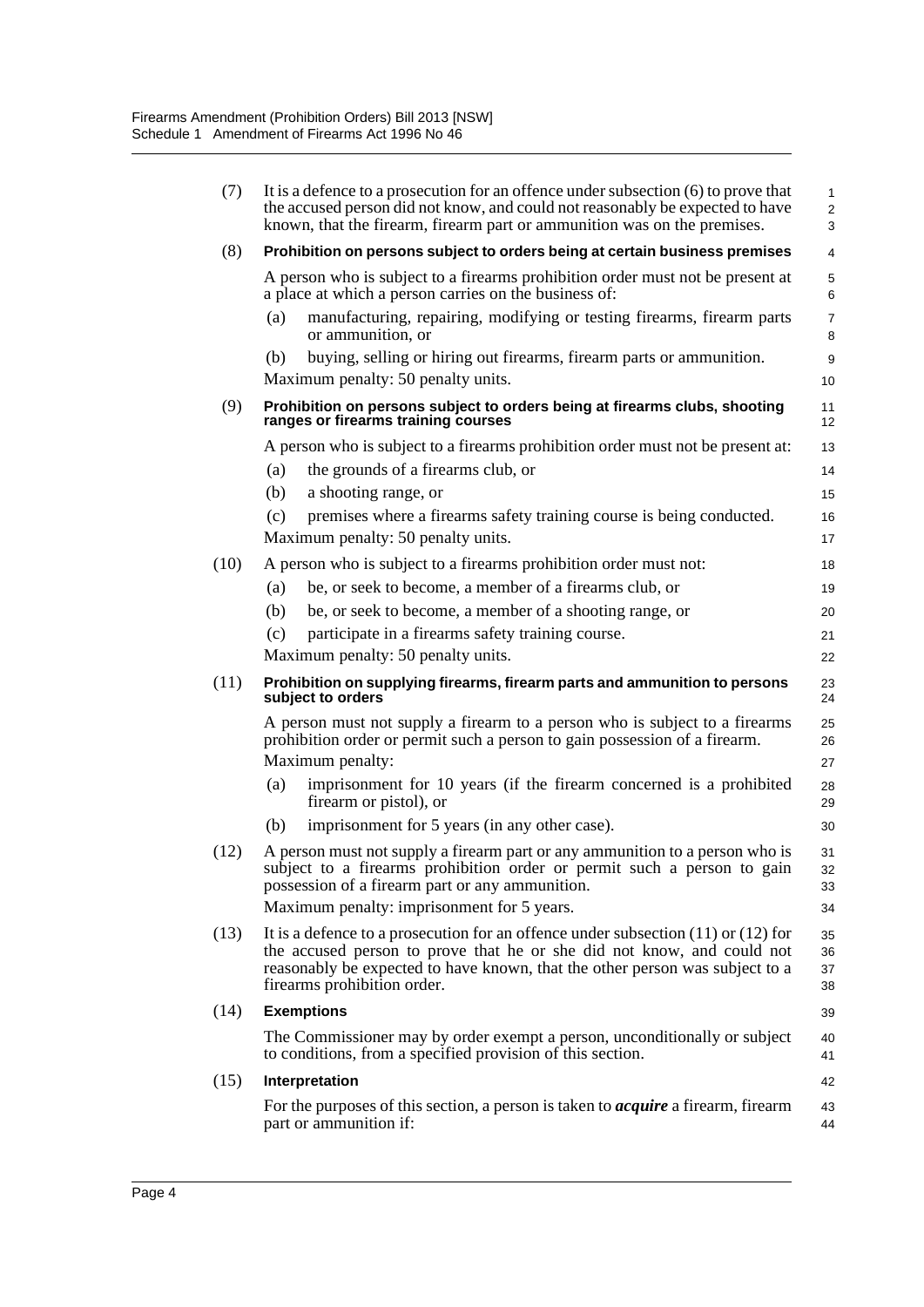|     |     |                             | (a) | the person knowingly takes, or participates in, any step, or causes any<br>step to be taken, in the process of acquisition of the firearm, firearm part<br>or ammunition, or                                                                                                       | $\mathbf{1}$<br>$\overline{\mathbf{c}}$<br>3           |
|-----|-----|-----------------------------|-----|------------------------------------------------------------------------------------------------------------------------------------------------------------------------------------------------------------------------------------------------------------------------------------|--------------------------------------------------------|
|     |     |                             | (b) | the person knowingly provides or arranges finance for any step in that<br>process, or                                                                                                                                                                                              | $\overline{4}$<br>$\sqrt{5}$                           |
|     |     |                             | (c) | the person knowingly provides the premises in which any step in that<br>process is taken, or suffers or permits any step in that process to be taken<br>in premises of which the person is an owner, lessee or occupier or of<br>which the person has care, control or management. | $\,6$<br>$\overline{7}$<br>$\,8\,$<br>$\boldsymbol{9}$ |
|     |     | (16)                        |     | For the purposes of this section, a person is taken to <i>supply</i> a firearm, firearm<br>part or ammunition if:                                                                                                                                                                  | 10<br>11                                               |
|     |     |                             | (a) | the person knowingly takes, or participates in, any step, or causes any<br>step to be taken, in the process of supply of the firearm, firearm part or<br>ammunition, or                                                                                                            | 12<br>13<br>14                                         |
|     |     |                             | (b) | the person knowingly provides or arranges finance for any step in that<br>process, or                                                                                                                                                                                              | 15<br>16                                               |
|     |     |                             | (c) | the person knowingly provides the premises in which any step in that<br>process is taken, or suffers or permits any step in that process to be taken<br>in premises of which the person is an owner, lessee or occupier or of<br>which the person has care, control or management. | 17<br>18<br>19<br>20                                   |
|     |     | (17)                        |     | In this section, <i>premises</i> includes any structure, vehicle, vessel or aircraft or<br>any place, whether built on or not.                                                                                                                                                     | 21<br>22                                               |
|     | 74A |                             |     | Powers of police to ensure compliance with orders                                                                                                                                                                                                                                  | 23                                                     |
|     |     | (1)                         |     | A police officer may:                                                                                                                                                                                                                                                              | 24                                                     |
|     |     |                             | (a) | detain a person who is subject to a firearms prohibition order, or                                                                                                                                                                                                                 | 25                                                     |
|     |     |                             | (b) | enter, at any reasonable time, any premises occupied by or under the<br>control or management of such a person, or                                                                                                                                                                 | 26<br>27                                               |
|     |     |                             | (c) | stop and detain any vehicle, vessel or aircraft occupied by or under the<br>control or management of such a person,                                                                                                                                                                | 28<br>29                                               |
|     |     |                             |     | and conduct a search of the person, or of the premises, vehicle, vessel or<br>aircraft, for the purposes only of determining whether the person has<br>committed an offence under section 74.                                                                                      | 30<br>31<br>32                                         |
|     |     | (2)                         |     | In this section, <i>premises</i> includes any place, whether built on or not.                                                                                                                                                                                                      | 33                                                     |
| [4] |     |                             |     | <b>Section 84 Proceedings for offences</b>                                                                                                                                                                                                                                         | 34                                                     |
|     |     |                             |     | Omit "74" from section 84 (2). Insert instead "74 (1), (2), (4), (6), (11) or (12)".                                                                                                                                                                                               | 35                                                     |
| [5] |     |                             |     | <b>Schedule 3 Savings and transitional provisions</b>                                                                                                                                                                                                                              | 36                                                     |
|     |     | <b>Insert after Part 8:</b> |     |                                                                                                                                                                                                                                                                                    | 37                                                     |
|     |     | Part 9                      |     | Provisions consequent on enactment of Firearms<br><b>Amendment (Prohibition Orders) Act 2013</b>                                                                                                                                                                                   | 38<br>39                                               |
|     | 28  |                             |     | <b>Operation of amendments</b>                                                                                                                                                                                                                                                     | 40                                                     |
|     |     | (1)                         |     | Section 74 (as substituted by the amending Act) extends to a firearms<br>prohibition order in force immediately before the commencement of the<br>amending Act.                                                                                                                    | 41<br>42<br>43                                         |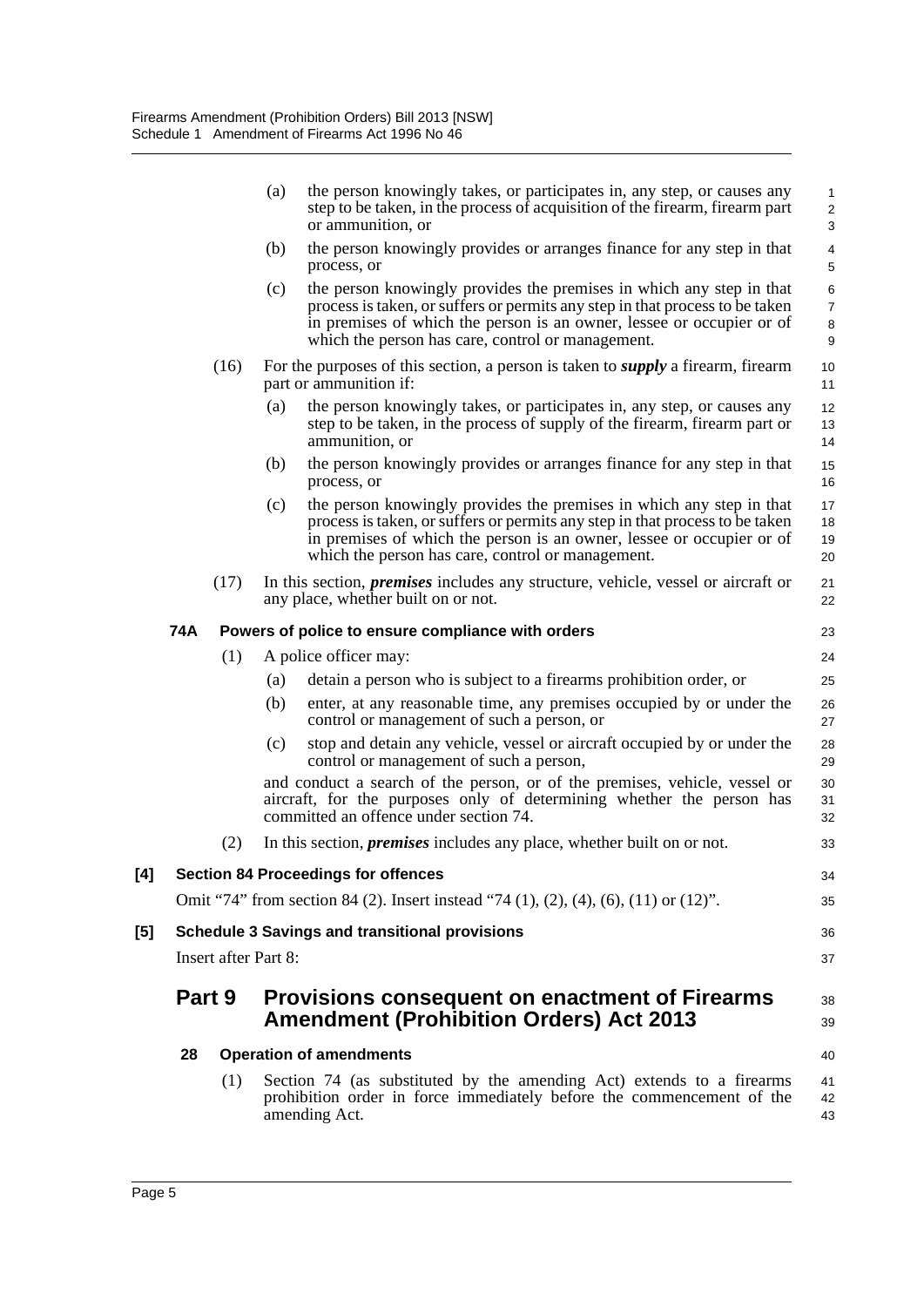| (2) | Section 74A extends to a firearms prohibition order in force immediately<br>before the commencement of the amending Act. | $\overline{1}$       |
|-----|--------------------------------------------------------------------------------------------------------------------------|----------------------|
|     | (3) In this clause, <i>amending Act</i> means the <i>Firearms Amendment (Prohibition</i> )<br>Orders) Act 2013.          | ્વ<br>$\overline{4}$ |